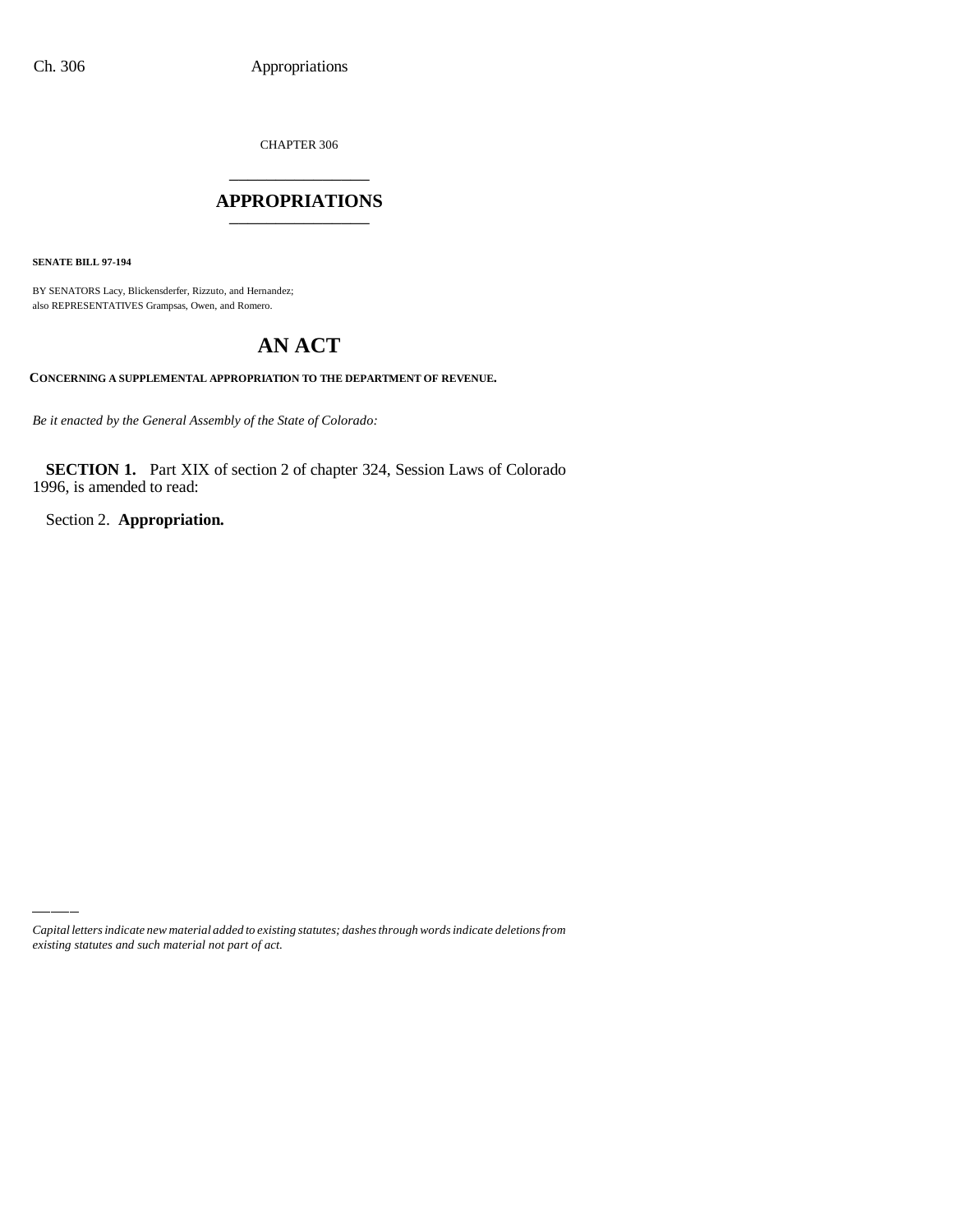|                 |       |             | APPROPRIATION FROM |              |               |                |  |  |
|-----------------|-------|-------------|--------------------|--------------|---------------|----------------|--|--|
|                 |       |             | <b>GENERAL</b>     |              | CASH          |                |  |  |
| ITEM &          |       | GENERAL     | <b>FUND</b>        | CASH         | <b>FUNDS</b>  | <b>FEDERAL</b> |  |  |
| <b>SUBTOTAL</b> | TOTAL | <b>FUND</b> | <b>EXEMPT</b>      | <b>FUNDS</b> | <b>EXEMPT</b> | <b>FUNDS</b>   |  |  |
|                 |       |             |                    |              |               |                |  |  |

#### **PART XIX DEPARTMENT OF REVENUE**

# **(1) EXECUTIVE DIRECTOR'S OFFICE147, 148, 149**

| <del>5.213.382</del> |  |
|----------------------|--|
| 4.974.290            |  |
| $(85.3$ FTE)         |  |
| $(83.8$ FTE)         |  |
| 967.034              |  |
| 2,641,719            |  |
| 2.657.007            |  |
| 98.419               |  |
|                      |  |
|                      |  |
| 2.518.394            |  |
| 848.635              |  |
|                      |  |
| <del>403.108</del>   |  |
| 411.828              |  |
|                      |  |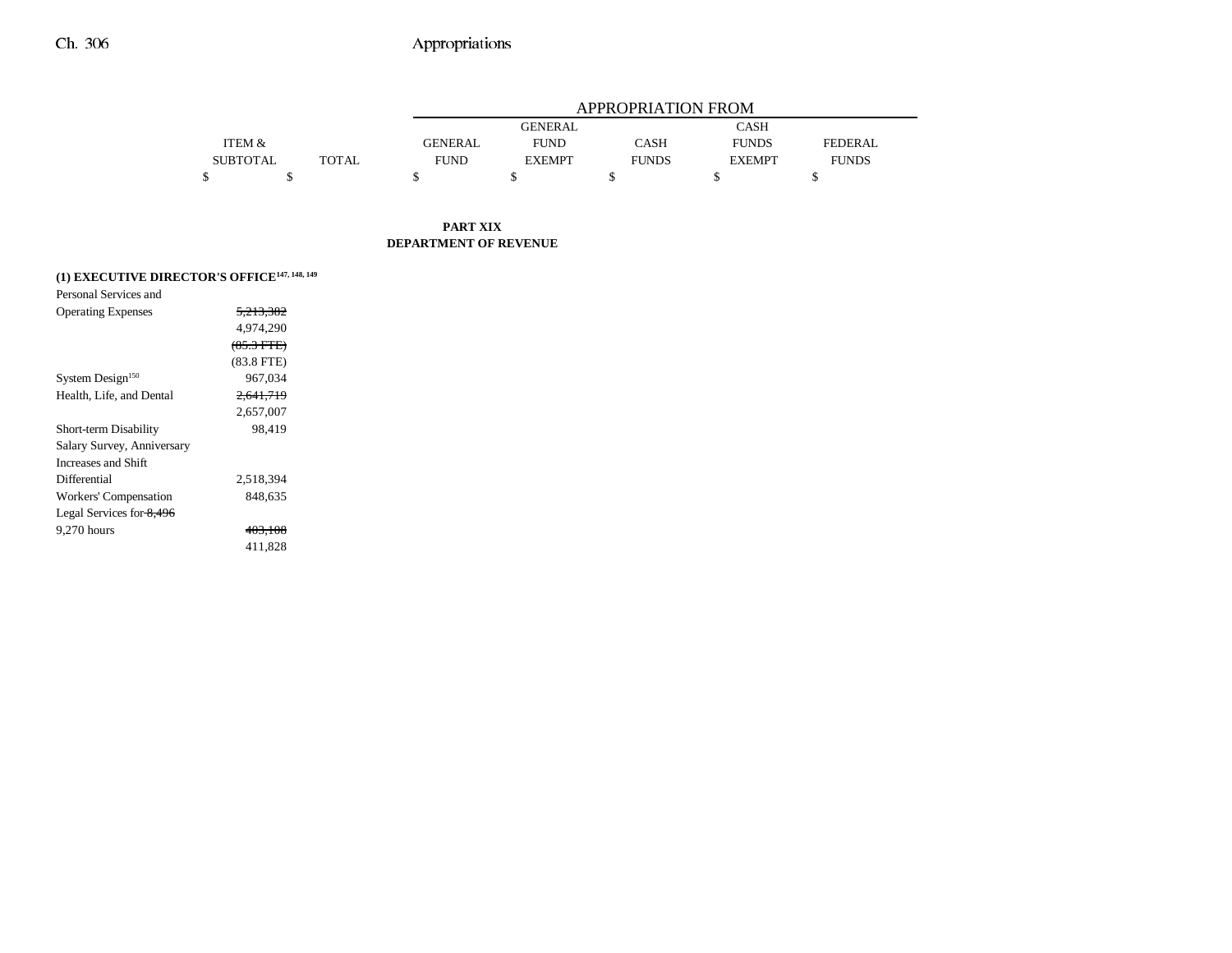| Payment to Risk               |           |            |            |                        |                     |
|-------------------------------|-----------|------------|------------|------------------------|---------------------|
| Management and Property       |           |            |            |                        |                     |
| Funds                         | 131,446   |            |            |                        |                     |
| <b>Vehicle Lease Payments</b> | 437,412   |            |            |                        |                     |
|                               | 362,412   |            |            |                        |                     |
| <b>ADP</b> Capital Outlay     | 2,149,785 |            |            |                        |                     |
| <b>Leased Space</b>           | 2,357,828 |            |            |                        |                     |
|                               | 2,165,944 |            |            |                        |                     |
| Capitol Complex Leased        |           |            |            |                        |                     |
| Space                         | 676,624   |            |            |                        |                     |
| <b>Utilities</b>              | 138,244   |            |            |                        |                     |
|                               | 236,910   |            |            |                        |                     |
|                               |           | 18,582,030 | 11,460,689 | $634,358$ <sup>*</sup> | 6,486,983           |
|                               |           | 18,198,728 | 11,218,304 | 791.929 <sup>a</sup>   | $6,188,495^{\rm b}$ |

<sup>a</sup> Of this amount,  $\frac{630,082}{17,421}$  shall be from the Liquor Enforcement Cash Fund,  $\frac{63,445}{17,45}$  \$42,356 shall be from the Auto Dealers License Fund, \$33,864 shall be from the Ignition Interlock Fund, \$235,604 SHALL BE FROM THE STATE LOTTERY FUND, and <del>\$506,967</del> \$462,684 shall be from various sources of cash. <sup>b</sup> Of this amount, \$1,375,263 \$1,649,647 shall be from the Highway Users Tax Fund, \$235,604 \$127,091 shall be from the Distributive Data Processing Account FOR INDIRECT COST RECOVERIES, \$672,676 shall be from the Drivers License Revocation Account, \$206,698 shall be from the State Lottery Fund, \$145,878 (T) \$125,170(T) shall be from the Limited Gaming Fund, FUND FOR INDIRECT COST RECOVERIES, \$48,791 \$37,465 shall be from the Automotive Inspection and Readjustment Account for indirect cost recoveries, \$9,868(T) SHALL BE FROM THE HAZARDOUS MATERIAL SAFETY FUND, and \$3,802,073 \$3,566,578 shall be from various sources of exempt cash funds.

#### **(2) INFORMATION AND SUPPORT SERVICES DIVISION149, 151**

| Program Costs | 16,085,567            | 14.444.169 | $462.837$ <sup>a</sup> | 1,178,561              |
|---------------|-----------------------|------------|------------------------|------------------------|
|               | 16.646.711            | 14.814.837 | $492.640^{\circ}$      | 1.339.234 <sup>b</sup> |
|               | $(237.0 \text{ FFE})$ |            |                        |                        |
|               | (241.5 FTE)           |            |                        |                        |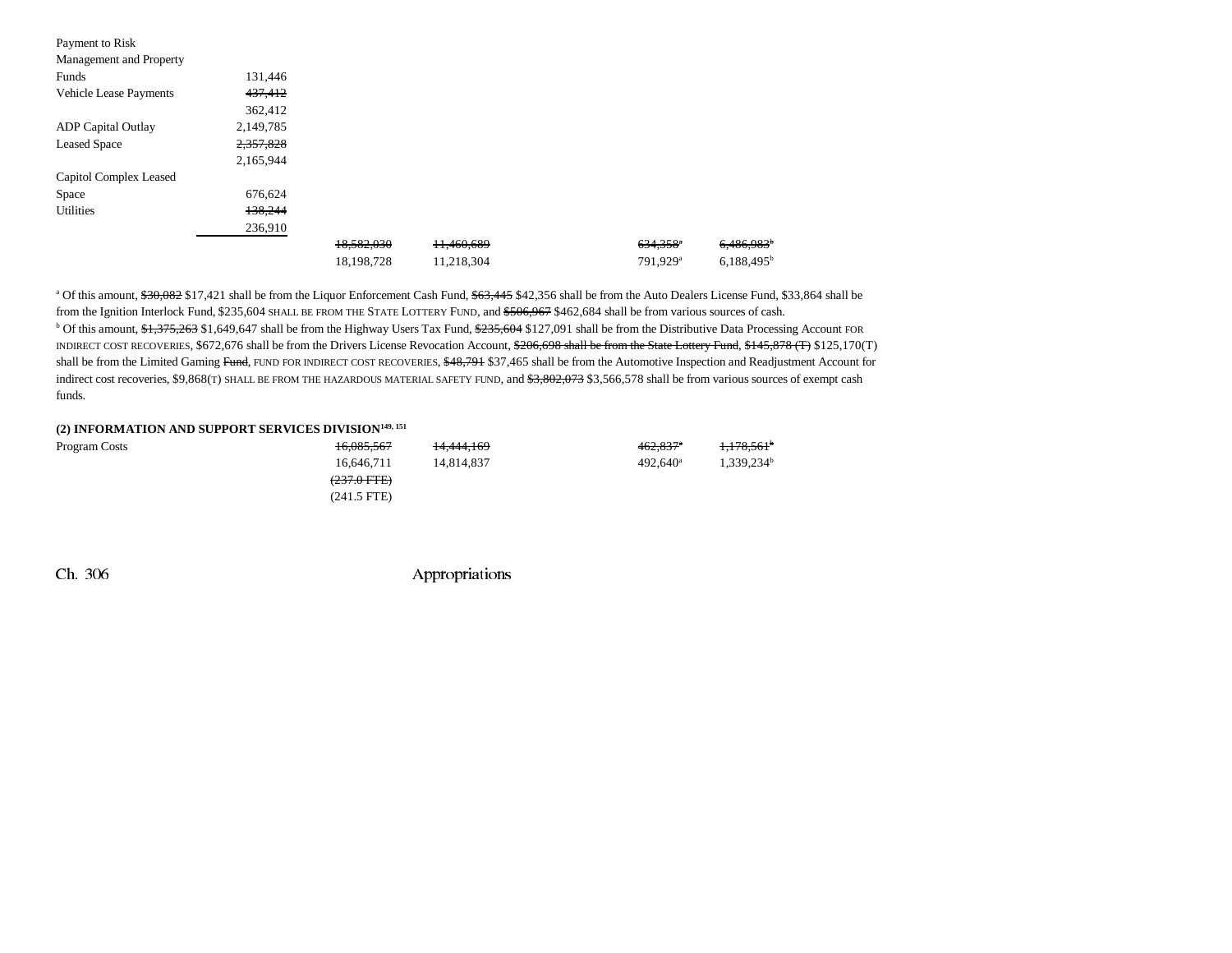|                 |              | APPROPRIATION FROM |                |              |               |              |  |  |
|-----------------|--------------|--------------------|----------------|--------------|---------------|--------------|--|--|
|                 |              |                    | <b>GENERAL</b> |              | CASH          |              |  |  |
| ITEM &          |              | GENERAL            | <b>FUND</b>    | CASH         | <b>FUNDS</b>  | FEDERAL      |  |  |
| <b>SUBTOTAL</b> | <b>TOTAL</b> | <b>FUND</b>        | <b>EXEMPT</b>  | <b>FUNDS</b> | <b>EXEMPT</b> | <b>FUNDS</b> |  |  |
|                 |              |                    |                |              |               |              |  |  |

<sup>a</sup> Of this amount, \$293,948 shall be from the Trade Name Registration Fund, \$46,157 \$67,562 shall be from the Auto Dealers License Fund, \$25,186 shall be from the Aviation Fund, \$7,075 shall be from the Waste Disposal Fund, \$7,610 shall be from the Tax Lien Certification Fund, \$82,861 AND \$91,259 shall be from the Liquor Enforcement Cash Fund.

<sup>b</sup> Of this amount, \$855,450 \$932,893 shall be from the Distributive Data Processing Account, \$72,804 shall be from fees collected pursuant to Section 42-1-215(2), C.R.S., \$1,088(T) shall be from the Debt Collection Fund,  $\frac{629,960}{22,960}$  \$42,197 shall be from the Automotive Inspection and Readjustment Account, \$46,797 shall be from the Drivers License Revocation Account, \$4,853(T) shall be from the State Lottery Fund, \$154,097 (T) \$204,608(T) shall be from the Limited Gaming Fund, OF WHICH \$176,601 SHALL BE FOR INDIRECT COST RECOVERIES, and \$13,512 shall be from the Outstanding Judgements and Warrants Account. AND \$20,482 SHALL BE FROM THE HIGHWAY USERS TAX FUND.

| (3) MOTOR VEHICLE DIVISION <sup>16, 149</sup> |               |            |           |                  |                        |
|-----------------------------------------------|---------------|------------|-----------|------------------|------------------------|
| Program Costs                                 | 18,587,182    |            |           |                  |                        |
|                                               | 18,036,987    |            |           |                  |                        |
|                                               | $(396.4$ FTE) |            |           |                  |                        |
|                                               | $(382.4$ FTE) |            |           |                  |                        |
| Drivers License Documents                     | 892,731       |            |           |                  |                        |
|                                               | 1,069,545     |            |           |                  |                        |
|                                               |               | 19,479,913 | 9,569,702 | $74,877$ *       | 9,835,334 <sup>b</sup> |
|                                               |               | 19,106,532 | 9,257,093 | $48,338^{\rm a}$ | 9,801,101 <sup>b</sup> |

<sup>a</sup> Of this amount, \$70,316 \$43,777 shall be from the Auto Dealers License Fund, and \$4,561 shall be from the Ignition Interlock Fund.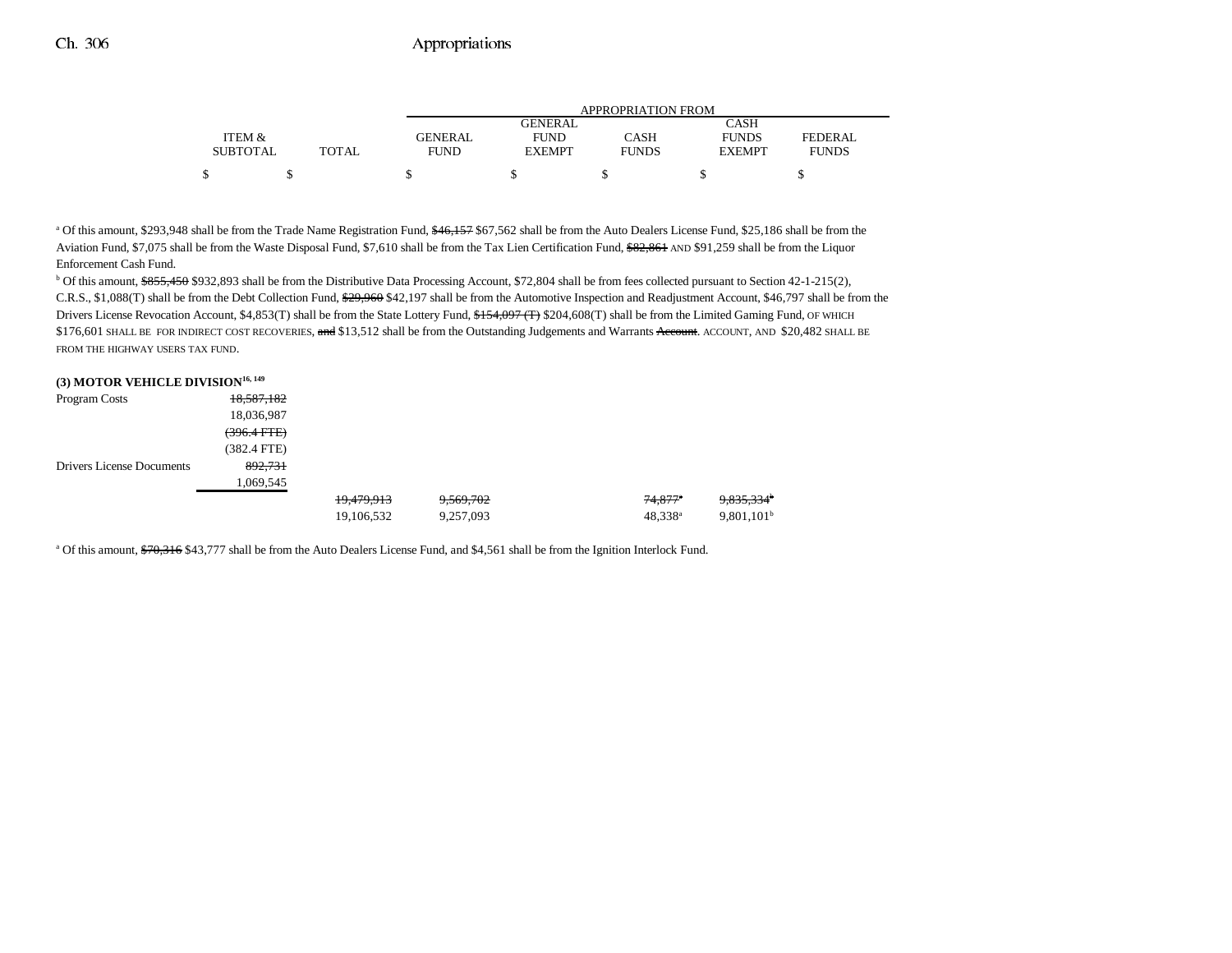<sup>b</sup> Of this amount, \$9,115,006 \$9,109,567 shall be from the Highway Users Tax Fund, \$266,521 \$241,298 shall be from the Distributive Data Processing Account, \$136,863 shall be from the Drivers License Revocation Account, \$72,033 shall be from fees collected pursuant to Section 42-2-116(3)(c), C.R.S., \$95,083 \$91,513 shall be from the Automotive Inspection and Readjustment Account, and \$149,828 \$149,827 shall be from the Penalty Assessment Account.

#### **(4) PORTS OF ENTRY DIVISION149**

| Program Costs                 | 5,490,550     |           |         |                        |
|-------------------------------|---------------|-----------|---------|------------------------|
|                               | 6,139,686     |           |         |                        |
|                               | (129.5 FTE)   |           |         |                        |
|                               | $(145.0$ FTE) |           |         |                        |
| Controlled Maintenance -      |               |           |         |                        |
| <b>Fixed and Mobile Ports</b> | 55,335        |           |         |                        |
|                               |               | 5,545,885 | 652,051 | 5,545,885 <sup>*</sup> |
|                               |               | 6,195,021 |         | 5,542,970 <sup>a</sup> |

a Of this amount, \$5,541,040 \$5,538,125 shall be from the Highway Users Tax Fund, and \$4,845 shall be from the Penalty Assessment Fund.

### **(5) SPECIAL PURPOSE149 (A) Vehicle Emissions** Program Costs 978,633 978,633a 983,486 983,486a (16.5 FTE)

<sup>a</sup> This amount shall be from the Automobile Inspection and Readjustment Account.

| (B) Motor Vehicle Dealer Licensing Board |           |                        |  |  |  |  |
|------------------------------------------|-----------|------------------------|--|--|--|--|
| Program Costs                            | 1.183.246 | <del>1,183,246</del> ° |  |  |  |  |
|                                          | 1.213.950 | $1,213,950^{\circ}$    |  |  |  |  |
|                                          |           | $(23.2$ FTE)           |  |  |  |  |

a This amount shall be from the Auto Dealers License Fund.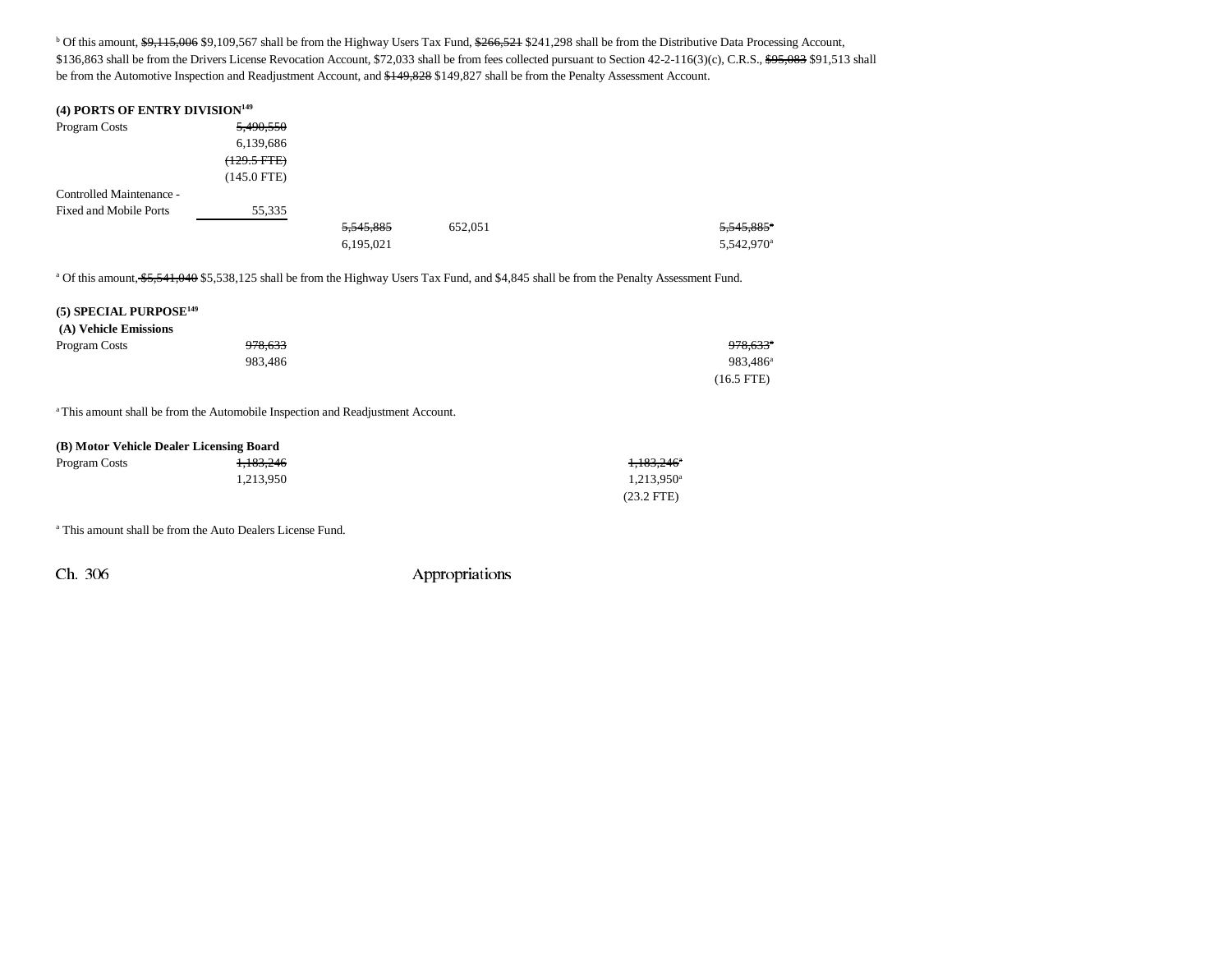|                                                                                                                                       |                 |              | APPROPRIATION FROM |                               |              |                             |                |
|---------------------------------------------------------------------------------------------------------------------------------------|-----------------|--------------|--------------------|-------------------------------|--------------|-----------------------------|----------------|
|                                                                                                                                       | ITEM &          |              | <b>GENERAL</b>     | <b>GENERAL</b><br><b>FUND</b> | <b>CASH</b>  | <b>CASH</b><br><b>FUNDS</b> | <b>FEDERAL</b> |
|                                                                                                                                       | <b>SUBTOTAL</b> | <b>TOTAL</b> | <b>FUND</b>        | <b>EXEMPT</b>                 | <b>FUNDS</b> | <b>EXEMPT</b>               | <b>FUNDS</b>   |
|                                                                                                                                       | \$              | \$           | \$                 | \$                            | \$           | \$                          | \$             |
|                                                                                                                                       |                 |              |                    |                               |              |                             |                |
|                                                                                                                                       |                 |              |                    |                               |              |                             |                |
| (C) Traffic Safety                                                                                                                    |                 |              |                    |                               |              |                             |                |
| Program                                                                                                                               | 100,000         |              |                    |                               |              | $100,000(T)^a$              |                |
| a This amount shall be from federal funds appropriated in the Office of Transportation Safety, Colorado Department of Transportation. |                 |              |                    |                               |              |                             |                |
| (D) Data Processing Services                                                                                                          |                 |              |                    |                               |              |                             |                |
| Distributive Data Processing                                                                                                          | 4,017,899       |              |                    |                               |              |                             |                |
|                                                                                                                                       | 4,027,468       |              |                    |                               |              |                             |                |
|                                                                                                                                       | $(27.5$ FTE)    |              |                    |                               |              |                             |                |
| Titles                                                                                                                                | 1,308,115       |              |                    |                               |              |                             |                |
|                                                                                                                                       | 1,299,265       |              |                    |                               |              |                             |                |
|                                                                                                                                       | $(42.4$ FTE)    |              |                    |                               |              |                             |                |
|                                                                                                                                       | 5,326,014       |              | 155,192            |                               |              | $5,170,822$ <sup>a</sup>    |                |
|                                                                                                                                       | 5,326,733       |              |                    |                               |              | 5,171,541 <sup>a</sup>      |                |

<sup>a</sup> Of this amount, \$4,892,524 \$4,893,243 shall be from the Distributive Data Processing Account, \$126,186 shall be from the Central Indexing Fund, and \$152,112 (T) shall be from the Department of State.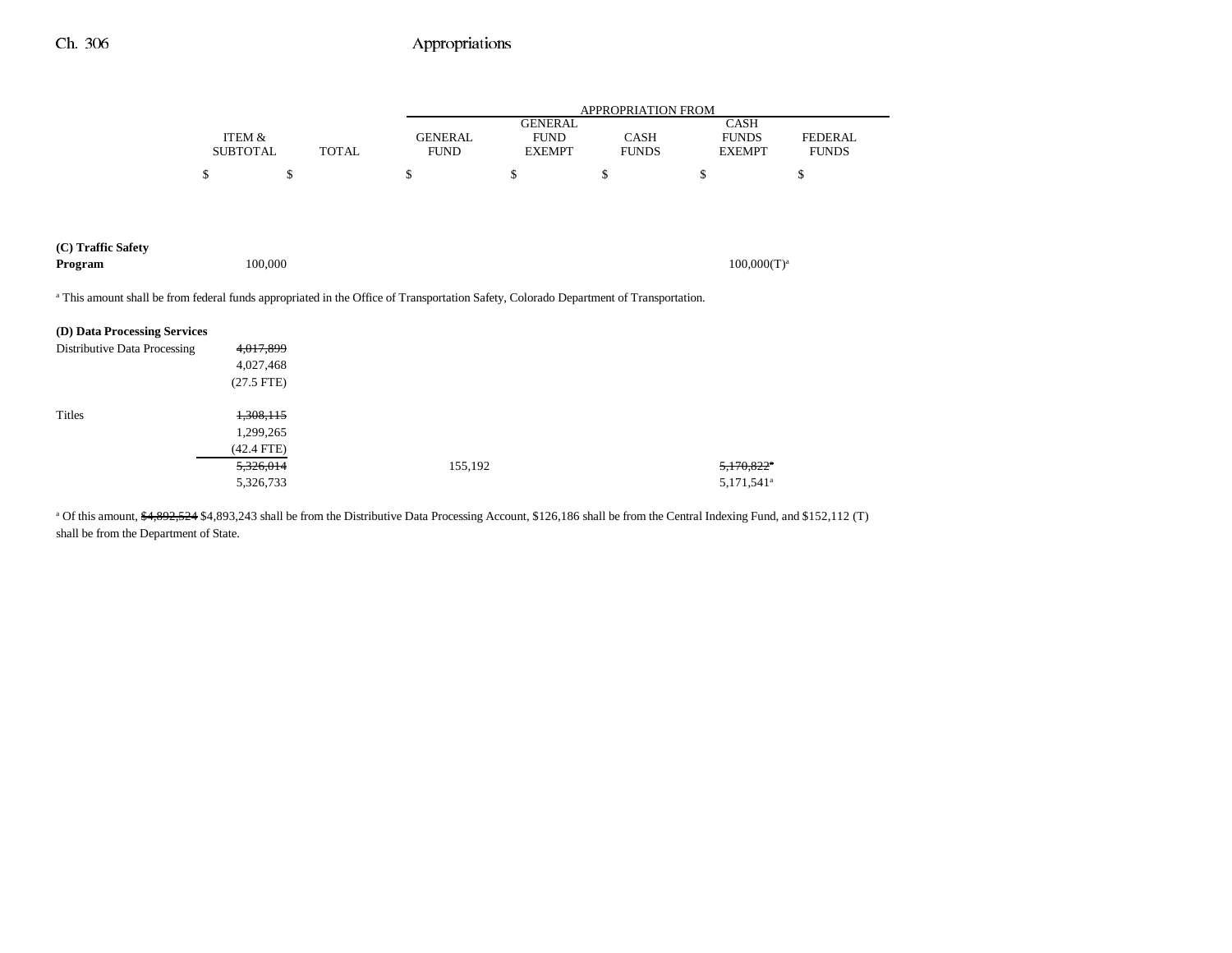| (E) Motor Carrier Safety                                                                                                                                                                                                                                                                                                                                                                                                             |              |                                                                                                                                                           |                |                           |  |  |
|--------------------------------------------------------------------------------------------------------------------------------------------------------------------------------------------------------------------------------------------------------------------------------------------------------------------------------------------------------------------------------------------------------------------------------------|--------------|-----------------------------------------------------------------------------------------------------------------------------------------------------------|----------------|---------------------------|--|--|
| <b>Assistance Program</b>                                                                                                                                                                                                                                                                                                                                                                                                            | 292,123      |                                                                                                                                                           |                | 292.123<br>$(8.5$ FTE $)$ |  |  |
| (F) Hazardous Materials                                                                                                                                                                                                                                                                                                                                                                                                              |              |                                                                                                                                                           |                |                           |  |  |
| <b>Permitting Program</b>                                                                                                                                                                                                                                                                                                                                                                                                            | 150,640      |                                                                                                                                                           | $150,640(T)^4$ |                           |  |  |
|                                                                                                                                                                                                                                                                                                                                                                                                                                      | 142,394      |                                                                                                                                                           | $142,394(T)^a$ |                           |  |  |
|                                                                                                                                                                                                                                                                                                                                                                                                                                      |              |                                                                                                                                                           | $(4.0$ FTE)    |                           |  |  |
| <sup>a</sup> This amount shall be from the Hazardous Materials Safety Fund.                                                                                                                                                                                                                                                                                                                                                          |              |                                                                                                                                                           |                |                           |  |  |
| (G) Mineral Audit                                                                                                                                                                                                                                                                                                                                                                                                                    |              |                                                                                                                                                           |                |                           |  |  |
| Program                                                                                                                                                                                                                                                                                                                                                                                                                              | 563,834      |                                                                                                                                                           | $43,322(T)^a$  | 520,512 <sup>b</sup>      |  |  |
|                                                                                                                                                                                                                                                                                                                                                                                                                                      | $(10.0$ FTE) |                                                                                                                                                           |                |                           |  |  |
|                                                                                                                                                                                                                                                                                                                                                                                                                                      |              | <sup>a</sup> Of this amount, \$2,008 shall be from the Oil and Gas Conservation Fund and \$41,314 shall be from the State Land Board Administration Fund. |                |                           |  |  |
| <sup>b</sup> Included in this amount is \$77,021 in indirect cost recoveries.                                                                                                                                                                                                                                                                                                                                                        |              |                                                                                                                                                           |                |                           |  |  |
| (H) Cigarette Tax Rebate                                                                                                                                                                                                                                                                                                                                                                                                             | 16,500,000   | 16,500,000 <sup>a</sup>                                                                                                                                   |                |                           |  |  |
| <sup>a</sup> For purposes of complying with the limitation on state fiscal year spending imposed by Article X, Section 20 of the State Constitution these moneys are included for<br>informational purposes as they are continuously appropriated by a permanent statute or constitutional provision and, therefore, are not subject to the limitation of General<br>Fund appropriations as set forth in Section 24-75-201.1, C.R.S. |              |                                                                                                                                                           |                |                           |  |  |
| (I) Old Age Heat and Fuel<br>and Property Tax<br><b>Assistance Grant</b>                                                                                                                                                                                                                                                                                                                                                             | 11,900,000   | 11,900,000 <sup>a</sup>                                                                                                                                   |                |                           |  |  |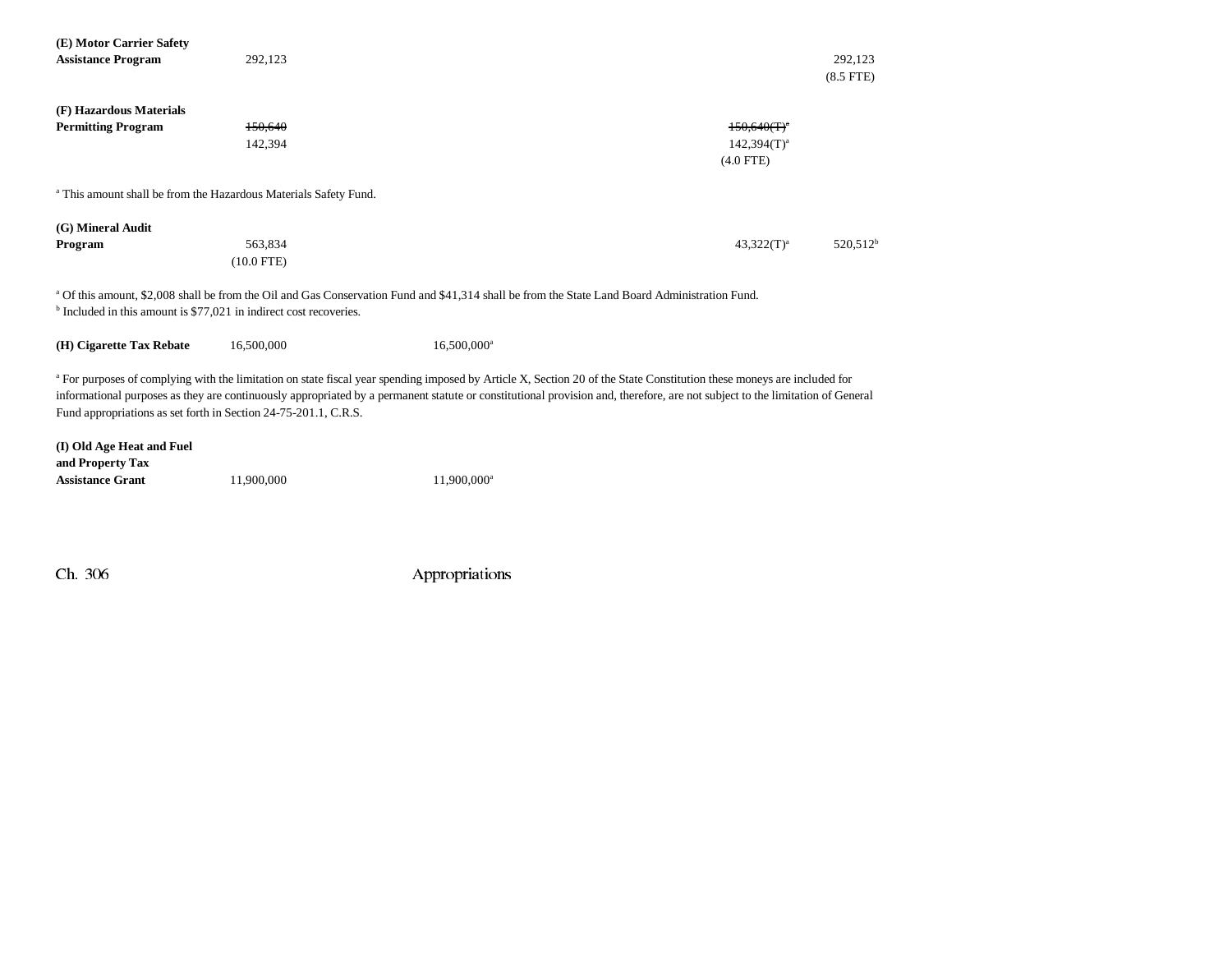|                 |              | APPROPRIATION FROM |               |              |               |              |  |
|-----------------|--------------|--------------------|---------------|--------------|---------------|--------------|--|
|                 |              |                    | GENERAL       |              | CASH          |              |  |
| ITEM &          |              | GENERAL            | <b>FUND</b>   | CASH         | <b>FUNDS</b>  | FEDERAL      |  |
| <b>SUBTOTAL</b> | <b>TOTAL</b> | <b>FUND</b>        | <b>EXEMPT</b> | <b>FUNDS</b> | <b>EXEMPT</b> | <b>FUNDS</b> |  |
|                 |              |                    |               |              |               |              |  |

<sup>a</sup> For purposes of complying with the limitation on state fiscal year spending imposed by Article X, Section 20 of the State Constitution these moneys are included for informational purposes as they are continuously appropriated by a permanent statute or constitutional provision and, therefore, are not subject to the limitation of General Fund appropriations as set forth in Section 24-75-201.1, C.R.S.

| (J) Reinvestment                                                                 |               |            |                 |                          |
|----------------------------------------------------------------------------------|---------------|------------|-----------------|--------------------------|
| Reserve <sup>152</sup>                                                           | 250,000       |            |                 | $250,000(T)^a$           |
|                                                                                  |               |            |                 |                          |
| <sup>a</sup> This amount shall be from savings identified within the Department. |               |            |                 |                          |
|                                                                                  |               |            |                 |                          |
| (K) Colorado Municipal                                                           |               |            |                 |                          |
| <b>League Computer List</b>                                                      | 1,314         |            | $1,314^a$       |                          |
|                                                                                  |               |            |                 |                          |
| <sup>a</sup> This amount shall be from the Colorado Municipal League.            |               |            |                 |                          |
|                                                                                  |               |            |                 |                          |
|                                                                                  | 37,245,804    |            |                 |                          |
|                                                                                  | 37,273,834    |            |                 |                          |
|                                                                                  |               |            |                 |                          |
| (6) TAXATION AND COMPLIANCE DIVISION <sup>149</sup>                              |               |            |                 |                          |
| Program Costs                                                                    | 11,173,872    | 11.090.210 | $6,641^{\circ}$ | $77,021(T)$ <sup>b</sup> |
|                                                                                  | 11,196,353    | 11,112,691 |                 |                          |
|                                                                                  | $(207.1$ FTE) |            |                 |                          |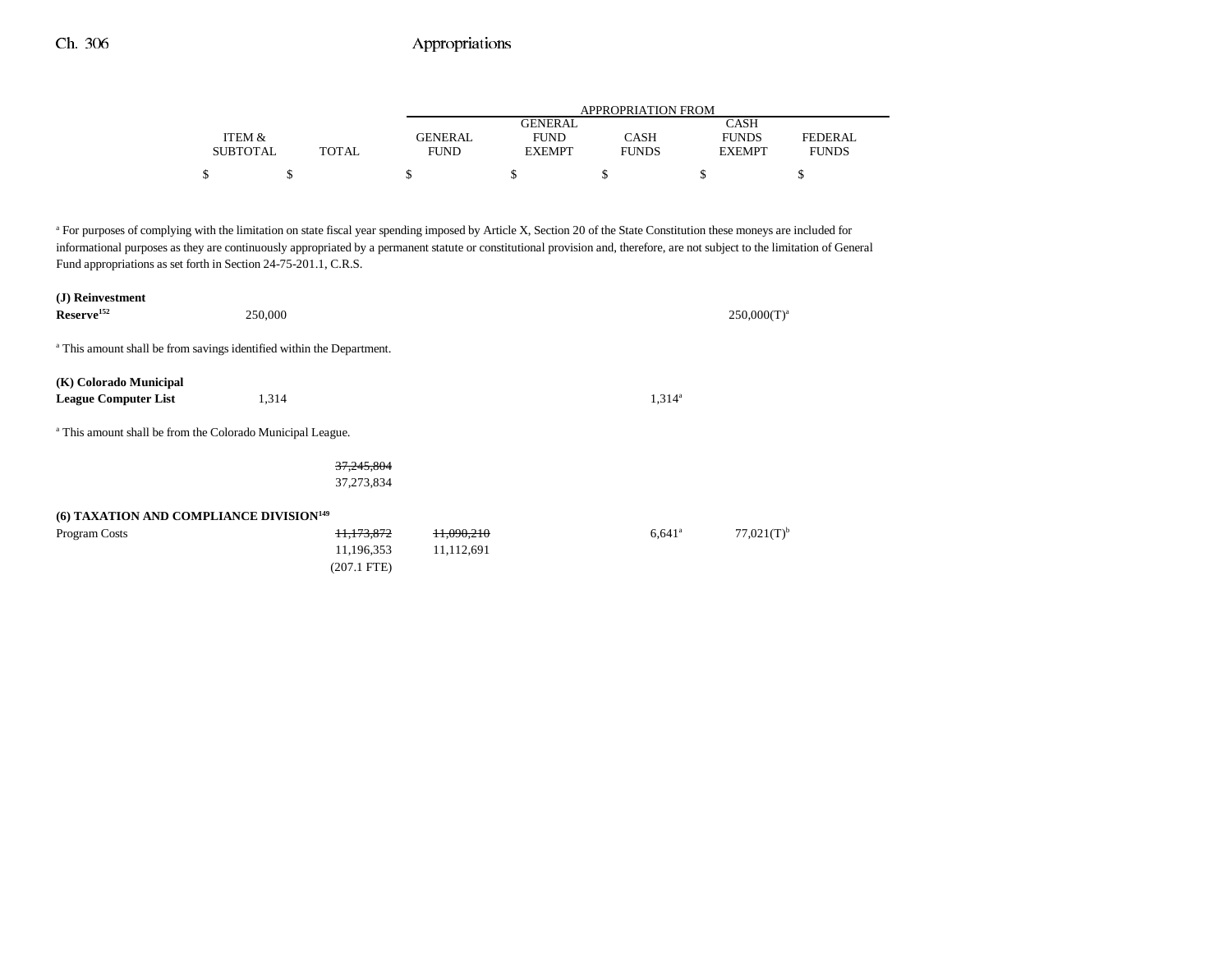a This amount shall be from the Aviation Fund.

 $<sup>b</sup>$  This amount shall be from the Mineral Audit Program for indirect cost recoveries.</sup>

### **(7) TAXPAYER SERVICE DIVISION149**

| Program Costs | 4.004.183            | 3,712,315 | 277,478 <sup>a</sup> | $14,390(T)^{b}$ |
|---------------|----------------------|-----------|----------------------|-----------------|
|               | 3,740,096            | 3.448.228 |                      |                 |
|               | $(88.0 \text{ FTE})$ |           |                      |                 |
|               | $(83.5$ FTE)         |           |                      |                 |

a Of this amount, \$249,545 shall be from the Trade Name Registration Fund, and \$27,933 shall be from the Aviation Fund.

<sup>b</sup> This amount shall be from the Debt Collection Fund.

# **(8) LIQUOR ENFORCEMENT DIVISION149**

| Personal Services and     |           |             |                      |
|---------------------------|-----------|-------------|----------------------|
| <b>Operating Expenses</b> | 1.153.792 | 472.464     | 681.328 <sup>a</sup> |
|                           | 1.155.491 | 474.163     |                      |
|                           |           | $(9.5$ FTE) | $(11.0$ FTE)         |

a This amount shall be from the Liquor Enforcement Cash Fund.

### **(9) STATE LOTTERY DIVISION149**

| <b>Fixed Costs</b>              | <del>9.332.307</del> |  |
|---------------------------------|----------------------|--|
|                                 | 9.375.472            |  |
|                                 | $(128.0$ FTE)        |  |
| Travel                          | 139,111              |  |
| Leased Space                    | 389,472              |  |
| Grand Junction Office           |                      |  |
| <b>Building Leased Space</b>    | 5,022                |  |
| <b>Indirect Cost Assessment</b> | 240,457              |  |
|                                 |                      |  |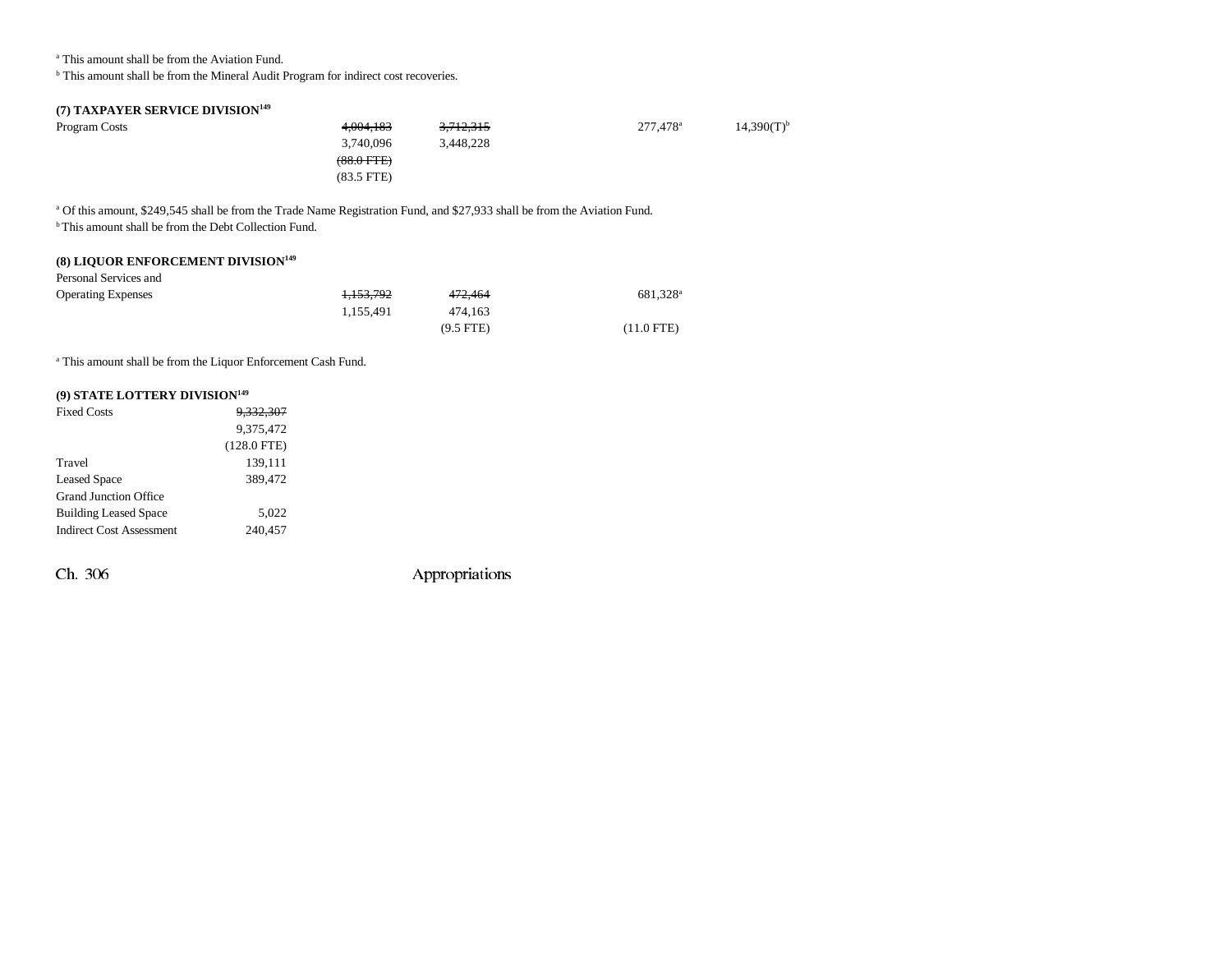|                              |                           |    |               | <b>APPROPRIATION FROM</b> |                               |                                                |                             |                                              |                                |
|------------------------------|---------------------------|----|---------------|---------------------------|-------------------------------|------------------------------------------------|-----------------------------|----------------------------------------------|--------------------------------|
|                              | ITEM &<br><b>SUBTOTAL</b> |    |               | <b>TOTAL</b>              | <b>GENERAL</b><br><b>FUND</b> | <b>GENERAL</b><br><b>FUND</b><br><b>EXEMPT</b> | <b>CASH</b><br><b>FUNDS</b> | <b>CASH</b><br><b>FUNDS</b><br><b>EXEMPT</b> | <b>FEDERAL</b><br><b>FUNDS</b> |
|                              |                           |    |               |                           |                               |                                                |                             |                                              |                                |
|                              | \$                        | \$ |               | \$                        | \$                            | \$                                             | \$                          | \$                                           |                                |
|                              |                           |    |               |                           |                               |                                                |                             |                                              |                                |
|                              |                           |    |               |                           |                               |                                                |                             |                                              |                                |
| Marketing and                |                           |    |               |                           |                               |                                                |                             |                                              |                                |
| Communications               | 9,751,607                 |    |               |                           |                               |                                                |                             |                                              |                                |
| Vendor Fees                  | 8,632,560 <sup>a</sup>    |    |               |                           |                               |                                                |                             |                                              |                                |
| Prizes                       | 148,014,000 <sup>a</sup>  |    |               |                           |                               |                                                |                             |                                              |                                |
| <b>Retailer Compensation</b> | 15,293,940 <sup>a</sup>   |    |               |                           |                               |                                                |                             |                                              |                                |
| <b>Ticket Costs</b>          | 3,351,720                 |    |               |                           |                               |                                                |                             |                                              |                                |
|                              | 3,880,250                 |    |               |                           |                               |                                                |                             |                                              |                                |
| Capital Outlay               | 223,700                   |    |               |                           |                               |                                                |                             |                                              |                                |
|                              |                           |    | 195, 373, 896 |                           |                               |                                                | 195,373,896 <sup>b</sup>    |                                              |                                |
|                              |                           |    | 195,945,591   |                           |                               |                                                | 195,945,591 <sup>b</sup>    |                                              |                                |

<sup>a</sup> For purposes of complying with the limitation on state fiscal year spending imposed by Article X, Section 20 of the State Constitution these moneys are included for informational purposes as they are continuously appropriated by a permanent statute or constitutional provision.

 $^{\rm b}$  This amount shall be from the State Lottery Fund.

#### **(10) LIMITED GAMING DIVISION149**

| Program Costs | 18.192.277 | 18.192.277 <sup>a</sup> |
|---------------|------------|-------------------------|
|               | 20.896.349 | 20.896.349 <sup>a</sup> |
|               |            | $(70.0$ FTE)            |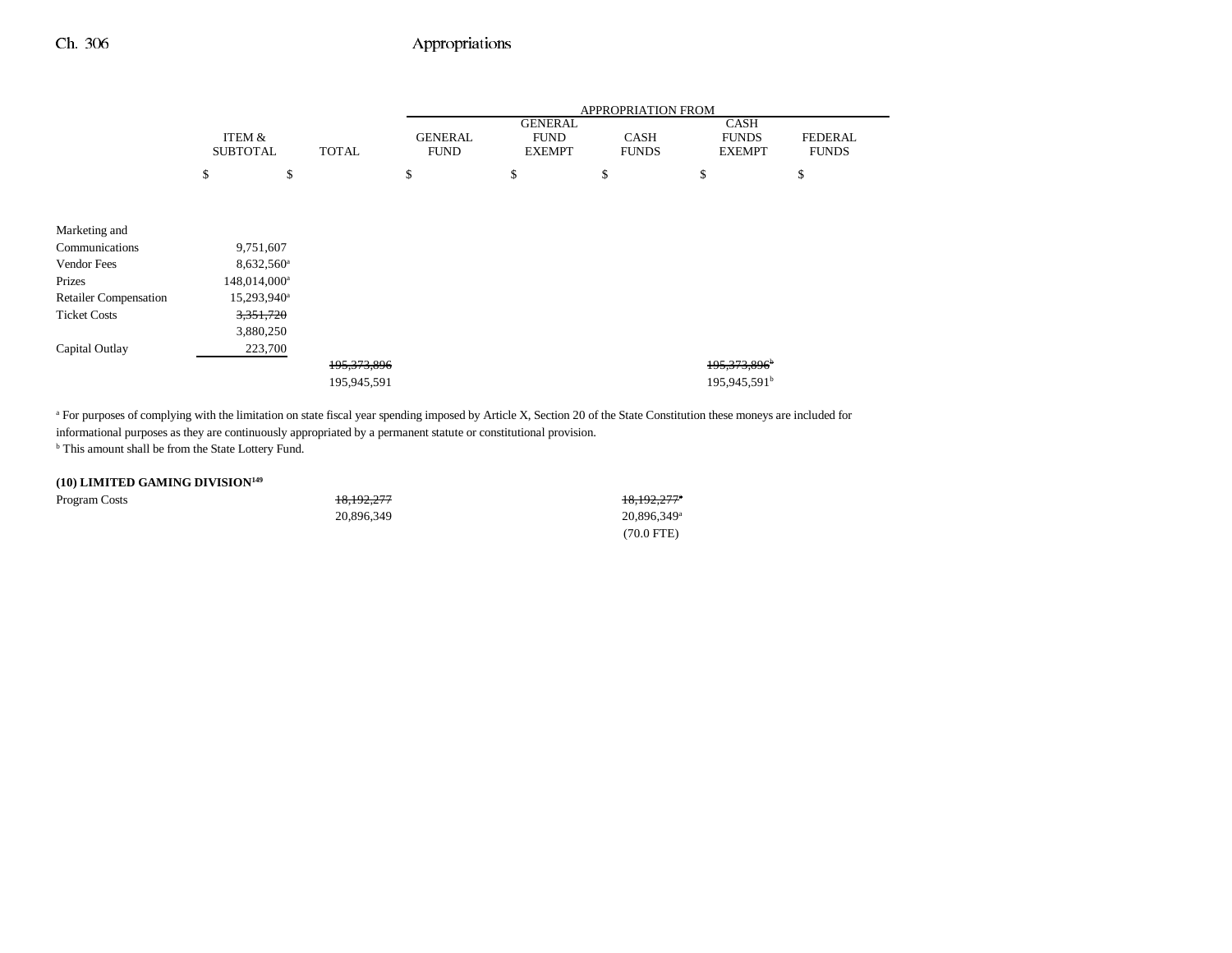<sup>a</sup> This amount shall be from the Limited Gaming Fund. For purposes of complying with the limitation on state fiscal year spending imposed by Article X, Section 20 of the State Constitution these moneys are included for informational purposes as they are continuously appropriated by a permanent statute or constitutional provision.

| (11) DIVISION OF RACING EVENTS <sup>149</sup> |             |           |           |                      |
|-----------------------------------------------|-------------|-----------|-----------|----------------------|
| Program Costs                                 | 2,163,216   |           |           |                      |
|                                               | 2,156,738   |           |           |                      |
|                                               | (37.2 FTE)  |           |           |                      |
| <b>Racetrack Applications</b>                 | 25,000      |           |           |                      |
| Purses and Breeders                           | $810,000^a$ |           |           |                      |
| Fair Circuit Race Days <sup>153</sup>         | 95,710      |           |           |                      |
|                                               | $(1.3$ FTE) |           |           |                      |
|                                               |             | 3,093,926 | 2,258,926 | 835,000 <sup>b</sup> |
|                                               |             | 3,087,448 | 2,252,448 |                      |

<sup>a</sup> For purposes of complying with the limitation on state fiscal year spending imposed by Article X, Section 20 of the State Constitution these moneys are included for informational purposes as they are continuously appropriated by a permanent statute or constitutional provision.

b Of this amount, \$25,000 shall be from racetrack applications and \$810,000 shall be from racing tax revenues for the Supplemental Purses and Breeders Awards program.

| <b>TOTALS PART XIX</b> |               |                           |              |                            |           |
|------------------------|---------------|---------------------------|--------------|----------------------------|-----------|
| $(REVENUE)^{2,3}$      | \$329,931,145 | \$81,563,667 <sup>*</sup> | \$22,349,356 | <del>\$225.205.487</del>   | \$812,635 |
|                        | \$333,442,154 | \$81,785,007 <sup>a</sup> | \$25,244,967 | \$225,599,545 <sup>b</sup> |           |

<sup>a</sup> Of this amount, \$28,400,000, is included as information for purposes of complying with the limitation on state fiscal year spending imposed by Article X, Section 20 of the State Constitution. As this amount is continuously appropriated by a permanent statute or constitutional provision it is not subject to the limitation of General Fund Appropriations as set forth in Section 24-75-201.1, C.R.S.

<sup>b</sup> Of this amount,  $\frac{1}{20}$ ,  $\frac{1}{20}$ ,  $\frac{401}{304}$ ,  $\frac{1}{31}$ ,  $\frac{1}{24}$ ,  $\frac{201}{304}$ ,  $\frac{201}{304}$ ,  $\frac{1}{204}$ ,  $\frac{1}{204}$ ,  $\frac{1}{204}$ ,  $\frac{1}{204}$ ,  $\frac{1}{204}$ ,  $\frac{1}{204}$ ,  $\frac{1}{204}$ ,  $\frac{1}{204}$ ,  $\frac{$ C.R.S.

**FOOTNOTES** -- The following statements are referenced to the numbered footnotes throughout section 2.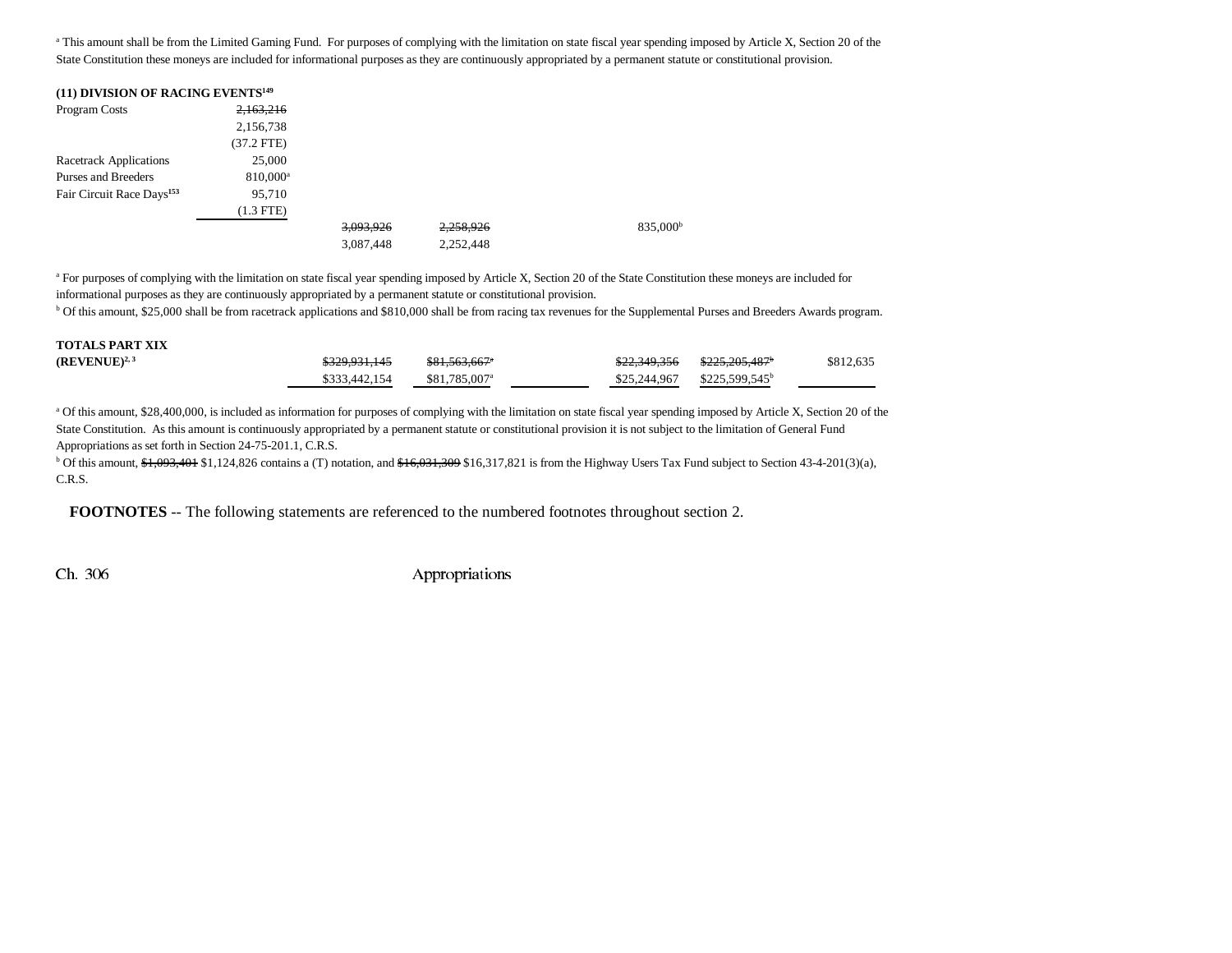|                 |       |                | APPROPRIATION FROM |              |               |              |  |  |
|-----------------|-------|----------------|--------------------|--------------|---------------|--------------|--|--|
|                 |       |                | GENERAL            |              | CASH          |              |  |  |
| ITEM &          |       | <b>GENERAL</b> | <b>FUND</b>        | CASH         | <b>FUNDS</b>  | FEDERAL      |  |  |
| <b>SUBTOTAL</b> | TOTAL | <b>FUND</b>    | <b>EXEMPT</b>      | <b>FUNDS</b> | <b>EXEMPT</b> | <b>FUNDS</b> |  |  |
| \$              |       |                |                    |              |               |              |  |  |

- 2 (Governor lined through this provision. See L. 96, p. 2434.)
- 3 All Departments, Totals -- The General Assembly requests that copies of all reports requested in other footnotes contained in this act be delivered to the Joint Budget Committee and the majority and minority leadership in each house of the General Assembly.
- 16 Department of Corrections, Correctional Industries; and Department of Revenue, Motor Vehicle Division **--** The Department of Corrections is requested to submit to the Joint Budget Committee quarterly reports which outline the license plate production level, by type, for the preceding quarter, as well as an estimate of the next quarter's anticipated production level as compared to actual orders received. The Department of Revenue is requested to submit to the Joint Budget Committee quarterly reports which outline the license plate inventory on hand, by county, as of the end of each quarter, as well as the estimated license plate demand of each county for the next quarter. The Department of Revenue should seek approval from the Information Management Commission before proceeding with implementation of an automated inventory system.
- 147 Department of Revenue, Executive Director's Office -- It is the intent of the General Assembly that the Department submit a zero base budget request for FY 1997-98 to the Joint Budget Committee by November 1, 1996.
- 148 Department of Revenue, Executive Director's Office -- It is the intent of the General Assembly that the Department of Revenue submit a report to the Joint Budget Committee by November 1, 1996, detailing vacancy savings and POTS being utilized to provide funding in the Reinvestment Reserve.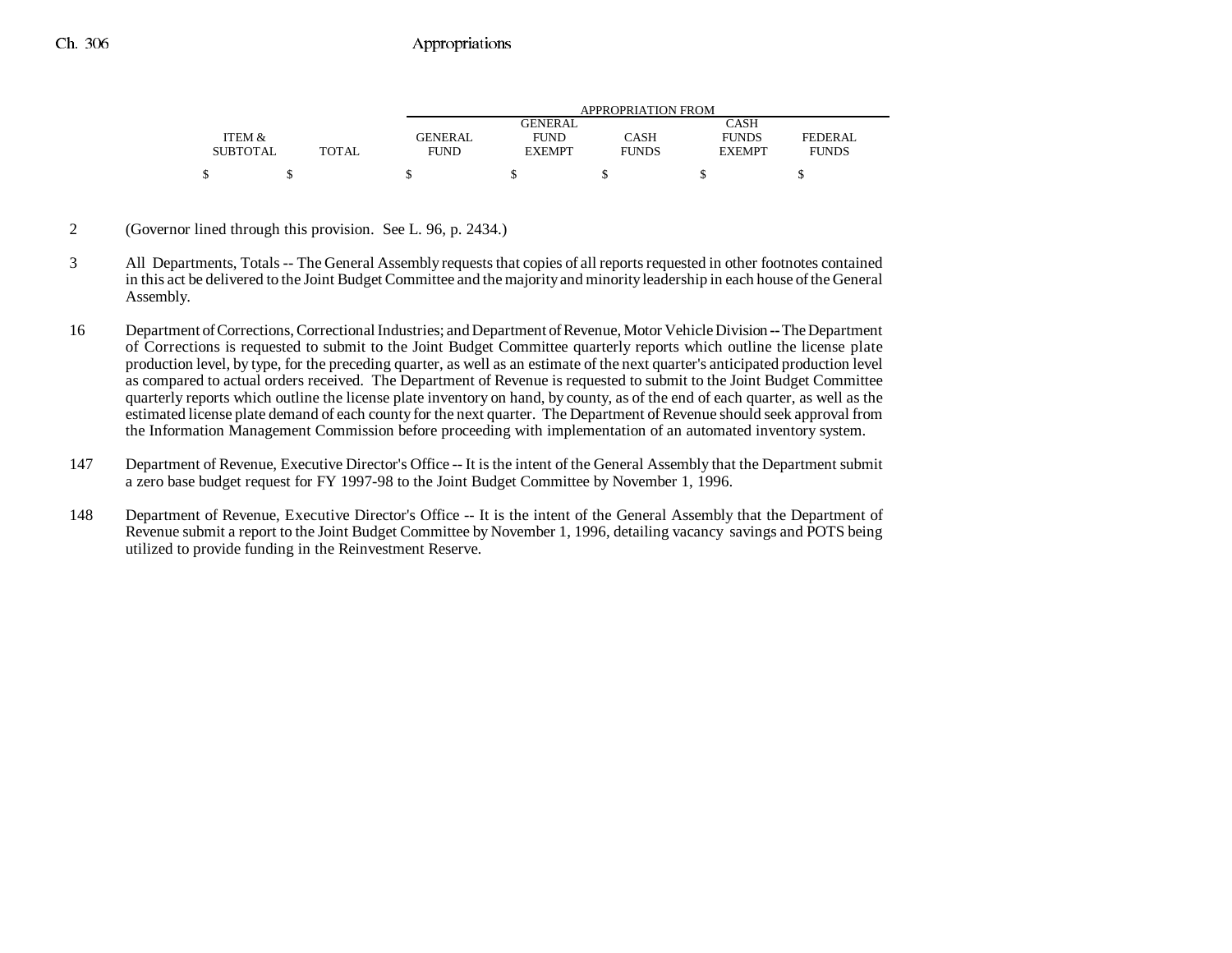- 149 Department of Revenue, All Sections -- The Department's line item appropriations have been based upon and are subject to the Memorandum of Understanding between the Department of Revenue and the Joint Budget Committee of the General Assembly, which memorandum was signed by the Executive Director of the Department and the Chairman of the Joint Budget Committee. The Memorandum of Understanding is on file at the office of the Joint Budget Committee. The intent of the Memorandum is to make the Department more cost-effective through new and continued line item consolidation in order to maximize productivity by using existing and reduced staff and funding levels to prioritize assignments and responsibly perform statutorily required functions. The Department shall maintain accounting records which will delineate actual expenditures for the consolidated line items based on the FY 1988-89 appropriation line items.
- 150 Department of Revenue, Executive Director's Office, System Design -- It is the intent of the General Assembly that the Department utilize contract labor and that no new FTE be hired for this project. It is also the intent of the General Assembly that these funds not be used to acquire any new software or hardware resources related to implementation features of the new system, except for personal computers for design activities pertaining to Phase II System Design.
- 151 Department of Revenue, Information and Support Services Division -- It is the intent of the General Assembly that the Department submit a decision item to the Joint Budget Committee when an appropriation request reflects a 5% increase from the prior year's base appropriation for Purchases of Services from Computer Center-Pueblo and Purchases of Services from Computer Center-GGCC.
- 152 Department of Revenue, Special Purpose, Reinvestment Reserve -- It is the intent of the General Assembly that the Department be allowed to reduce other line item appropriations in order to fund the Reinvestment Reserve line item. To this end, and in accordance with the Memorandum of Understanding between the Department and the Joint Budget Committee, the Department shall submit a Reinvestment Reserve plan to the Committee, in conjunction with its report as required under paragraph 6(b)(1) of the Memorandum of Understanding. The plan shall identify the sources of funds proposed for transfer to the Reinvestment Reserve. It is the intent of the General Assembly that the Joint Budget Committee be briefed by the Department on past, current, and future uses of the Reinvestment Reserve and lump sum flexibility on a quarterly basis. Based on its agreement with the plan submitted by the Department, the Joint Budget Committee shall support a supplemental appropriation to implement the proposal. Any funds thus appropriated to the Reinvestment Reserve in FY 1995-96 shall remain available for expenditure through the fiscal year ending June 30, 1998.